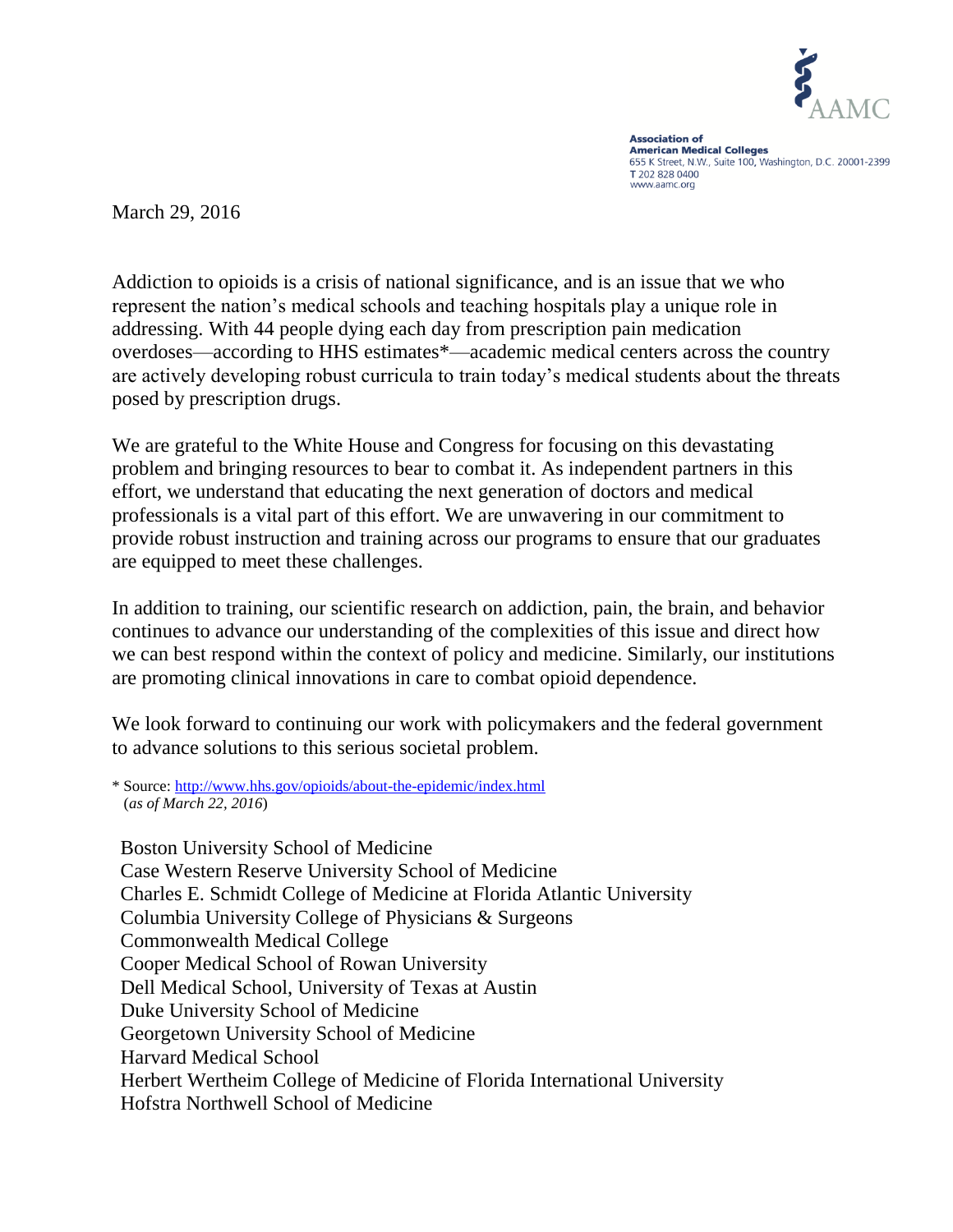Jacobs School of Medicine and Biomedical Sciences at the University at Buffalo James H. Quillen College of Medicine, East Tennessee State University Johns Hopkins Medicine Keck School of Medicine of USC Lewis Katz School of Medicine at Temple University Louisiana State University Health Sciences Center – Shreveport Loyola University Chicago Stritch School of Medicine Marshall University Joan C. Edwards School of Medicine Mayo Clinic McGovern Medical School at The University of Texas Health Science Center at Houston (UTHealth) Medical College of Wisconsin Michigan State University College of Human Medicine New York Medical College Northwestern University Feinberg School of Medicine Oakland University William Beaumont School of Medicine Ohio State University College of Medicine Oregon Health & Science University Penn State College of Medicine Perelman School of Medicine Ponce Health Sciences University School of Medicine Rutgers New Jersey Medical School Rutgers Robert Wood Johnson Medical School Saint Louis University School of Medicine Stanford University School of Medicine SUNY Upstate Medical University Texas A&M Health Science Center College of Medicine Texas Tech University Health Sciences Center El Paso UC Davis School of Medicine UC Irvine School of Medicine UC Riverside School of Medicine UC San Diego School of Medicine UC San Francisco School of Medicine UCLA School of Medicine University of Arizona College of Medicine - Tucson University of Arkansas for Medical Sciences College of Medicine University of Central Florida College of Medicine University of Cincinnati College of Medicine University of Illinois College of Medicine University of Iowa Roy J. and Lucille A. Carver College of Medicine University of Kansas Medical Center University of Louisville School of Medicine University of Massachusetts Medical School